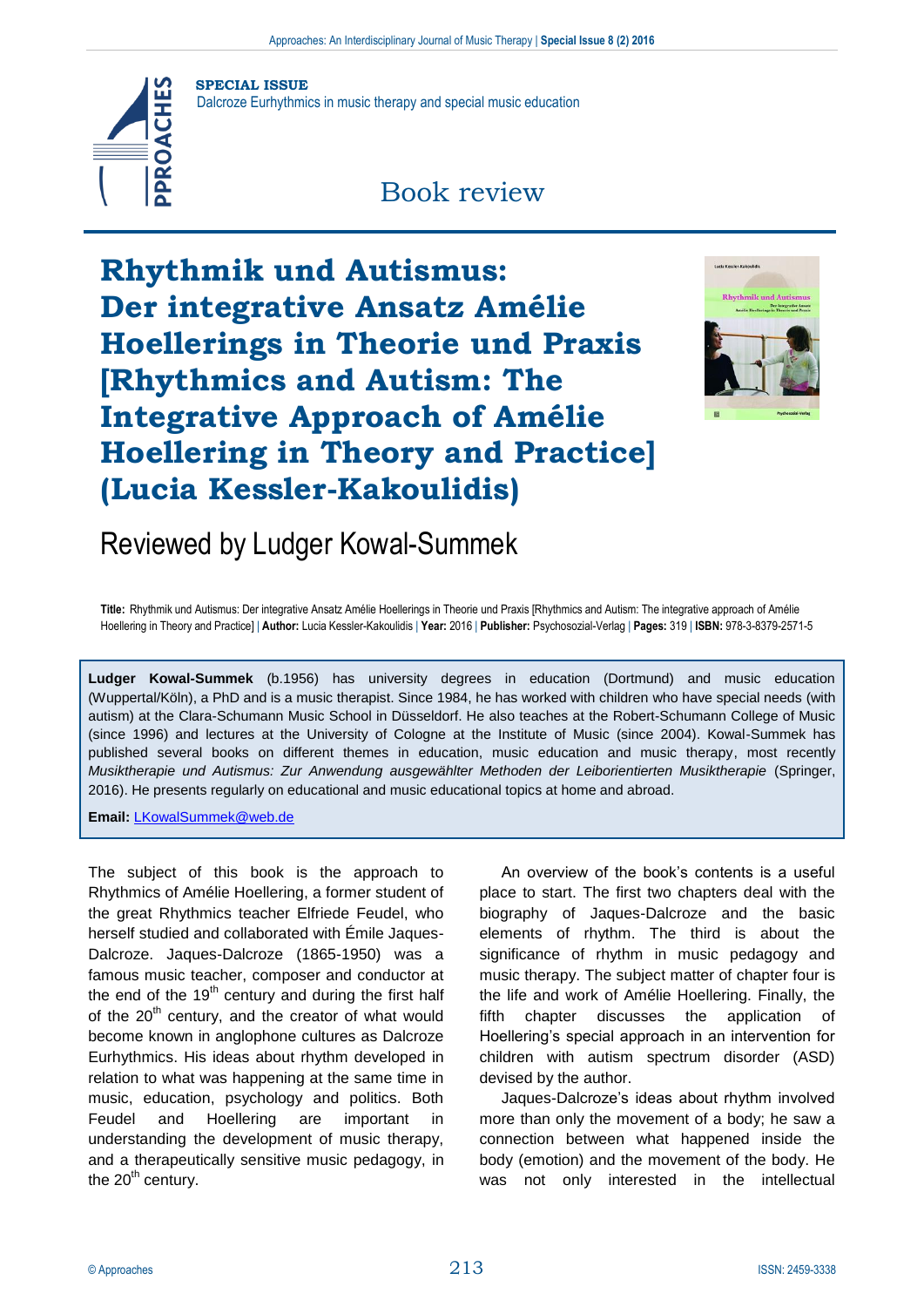understanding of music, but also the subjective, emotional and physiological effects on those who moved whilst listening to music. Ultimately, he focused on the connections between music, body movement and emotional experience. According to Jaques-Dalcroze, in order to understand and learn music one has to involve body movement; the interaction between music and movement is essential. In his view, rhythm is also the beginning of all life, working on conscious and subconscious levels, and because of this Jaques-Dalcroze claimed a central place for it in every kind of education, especially in an education based on Rhythmics [Rhythmisch-musikalische Erziehung] and music education [Musikpädagogik] (pp. 119- 120).

From the beginning, Jaques-Dalcroze's thoughts were influenced by broader pedagogical, special pedagogical and psychiatric thinking about music. In 1909, after working for eighteen years in Switzerland, he moved to Germany and in 1911 founded the educational establishment Bildungsanstalt Jaques-Dalcroze in 'Gartenstadt Hellerau', near Dresden. It promised to be part of a new educational reform, but ended three years later in 1914, due to the First World War.

Examining the Dalcroze method reveals several basic elements apart from music and rhythm. For example: movement and body awareness; voice, speech and vision; play; the use of materials and instruments; and – last but not least – improvisation. In this substantial book, Kessler-Kakoulidis, a Rhythmics teacher focusing on therapy for young children and adults with autism, gives a sophisticated account of the elements of voice, speech and vision. These three elements are very important in human communication, for conveying information and expressing emotions and are therefore very important in structuring pedagogical and therapeutic situations. It is with precisely these elements that many people with autism experience difficulties.

Kessler-Kakoulidis discusses these three elements in detail. First, she shows the importance of the human voice as the most intimate, expressive and sensitive instrument of our body, and the primary means of expression in our life. Yet, she also demonstrates the connection between the voice and music as a part of nonverbal communication in general. The relationship of voice to emotion and the possibility of modulating the voice in connection with facial expression are a means of communication between one person and another and play a very important role in Kessler-Kakoulidis's own pedagogical and therapeutic work with people with autism.

Another important point is speech, which, like music, articulates itself through modulation, intonation, speed, rhythm and melody (Sacks 2013). Speech and music are verbal and nonverbal means of communication and both have the same phylogenetic roots. For most human beings, speech is the most important way to communicate and it seems that there is nothing that cannot be expressed with words. Speech is also very important for developing self-confidence. Due to their shared roots, music is very effective in supporting the development of speech, especially for children and adults with autism. It is to the reader's benefit and the author's credit that she explains these connections in a sophisticated way (pp. 80-81).

The third important element is vision and eye contact. Through eye contact one can: feel emotions like sympathy, antipathy, interest, fear and shame; express these emotions nonverbally; and send and receive social signals. Eye contact is very important in human communication. But for children and adults with autism it can be very difficult to make eye contact. Rhythm and music can change this for a while and the author shows the reader how (p. 87, pp. 90-91).

The third chapter discusses the meaning of rhythm in (music-) pedagogy, special (music-) education and (music-) therapy. It is very important to note that the Dalcroze method originated as a response not only to the needs of those in mainstream education, but also those with special educational, or additional support, needs (pp. 119- 120). Kessler-Kakoulidis describes the beginnings of music therapy, looking at different approaches and definitions, before discussing definitions of rhythm, its place in the intersection between music pedagogy and music therapy, and the meaning of rhythm in the origins of special education.

The fourth chapter introduces the author's former teacher Amélie Hoellering (1920-1995), who taught at the Richard-Strauß-Konservatorium in Munich from 1973-1979, where Kessler-Kakoulidis met her. During the years prior to this, Hoellering developed a special approach that Kessler-Kakoulidis describes as an integrative one. Consequently, Hoellering not only taught using the Dalcroze method, but also underlined it with her knowledge of depth psychology, arriving at a more profound approach to teaching. This led her to take account of the development of each individual she worked with, whether child, adult or student, irrespective of working with a single person or a group. Hoellering's idea of humankind was a holistic one. In the end, she enlarged the Dalcroze approach as well as Feudel's approach to teaching